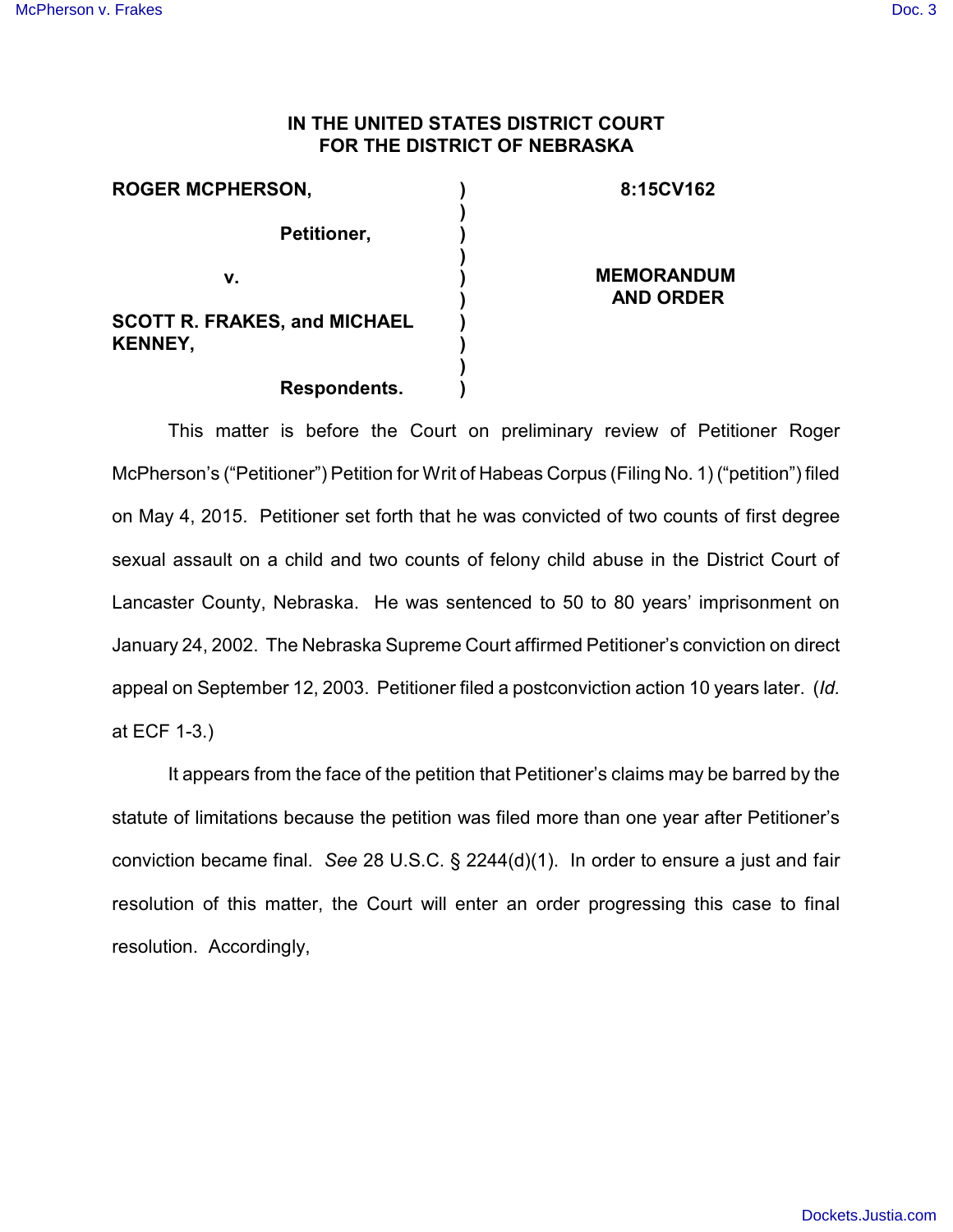IT IS ORDERED:

1. The Clerk of the Court is directed to mail copies of this Memorandum and Order and the petition to Respondents and the Nebraska Attorney General by regular first-class mail.

2. By **September 22, 2015**, Respondents must file a motion for summary judgment or state court records in support of an answer. The Clerk of the Court is directed to set a pro se case management deadline in this case using the following text: **September 22, 2015**: deadline for Respondents to file state court records in support of answer or motion for summary judgment.

3. If Respondents elect to file a motion for summary judgment, the following procedures must be followed by Respondents and Petitioner:

- A. The motion for summary judgment must be accompanied by a separate brief, submitted at the time the motion is filed.
- B. The motion for summary judgment must be supported by any state court records that are necessary to support the motion. Those records must be contained in a separate filing entitled: "Designation of State Court Records in Support of Motion for Summary Judgment."
- C. Copies of the motion for summary judgment, the designation, including state court records, and Respondents' brief must be served on Petitioner *except* that Respondents are only required to provide Petitioner with a copy of the specific pages of the record that are cited in Respondents' brief. In the event that the designation of state court

2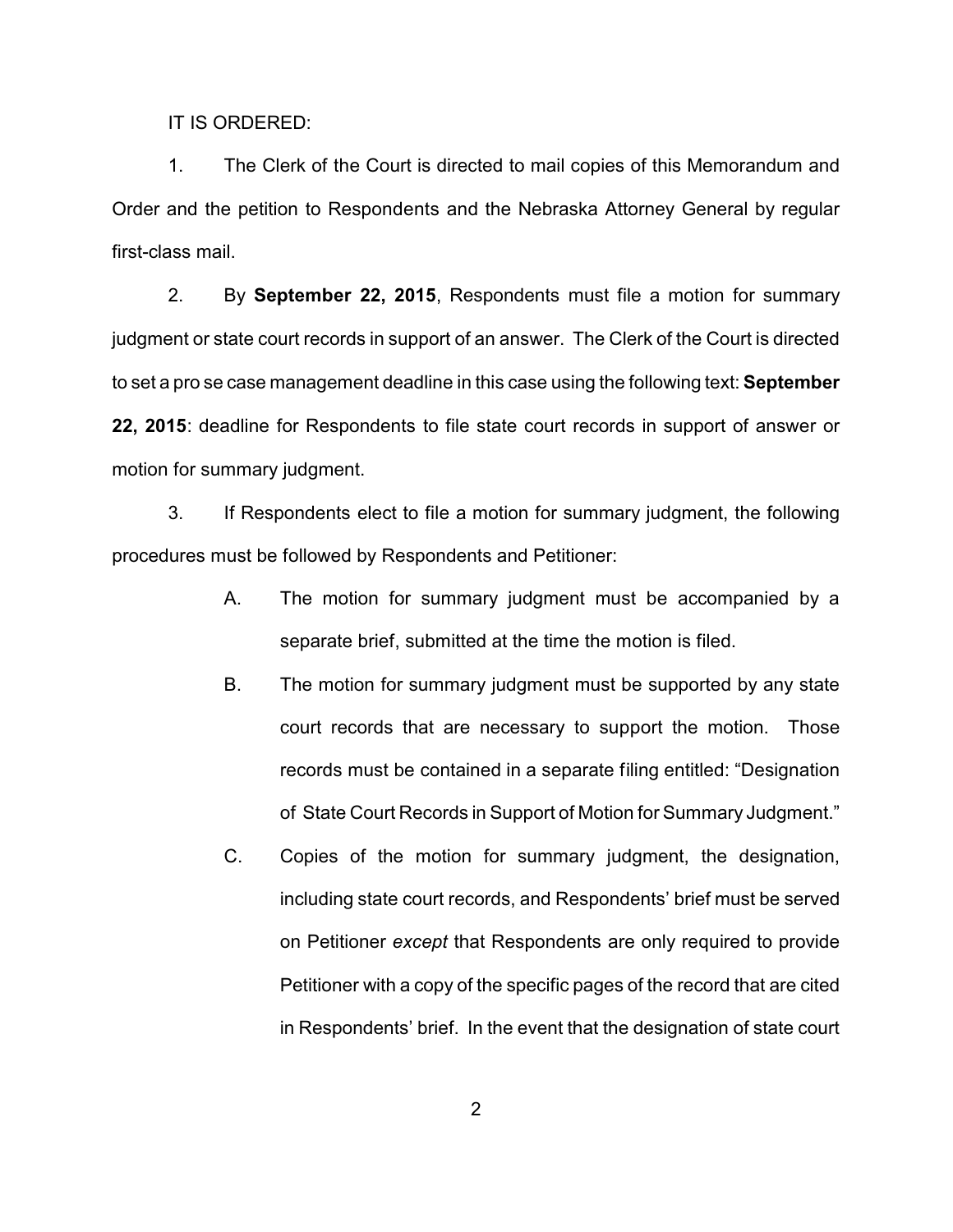records is deemed insufficient by Petitioner, Petitioner may file a motion with the Court requesting additional documents. Such motion must set forth the documents requested and the reasons the documents are relevant to the cognizable claims.

- D. No later than 30 days following the filing of the motion for summary judgment, Petitioner must file and serve a brief in opposition to the motion for summary judgment. Petitioner may not submit other documents unless directed to do so by the Court.
- E. No later than 30 days after Petitioner's brief is filed, Respondents must file and serve a reply brief. In the event that Respondents elect not to file a reply brief, they should inform the Court by filing a notice stating that they will not file a reply brief and that the motion is therefore fully submitted for decision.
- F. If the motion for summary judgment is denied, Respondents must file an answer, a designation and a brief that complies with terms of this order. (*See* the following paragraph.) The documents must be filed no later than 30 days after the denial of the motion for summary judgment. **Respondents are warned that failure to file an answer, a designation and a brief in a timely fashion may result in the imposition of sanctions, including Petitioner's release.**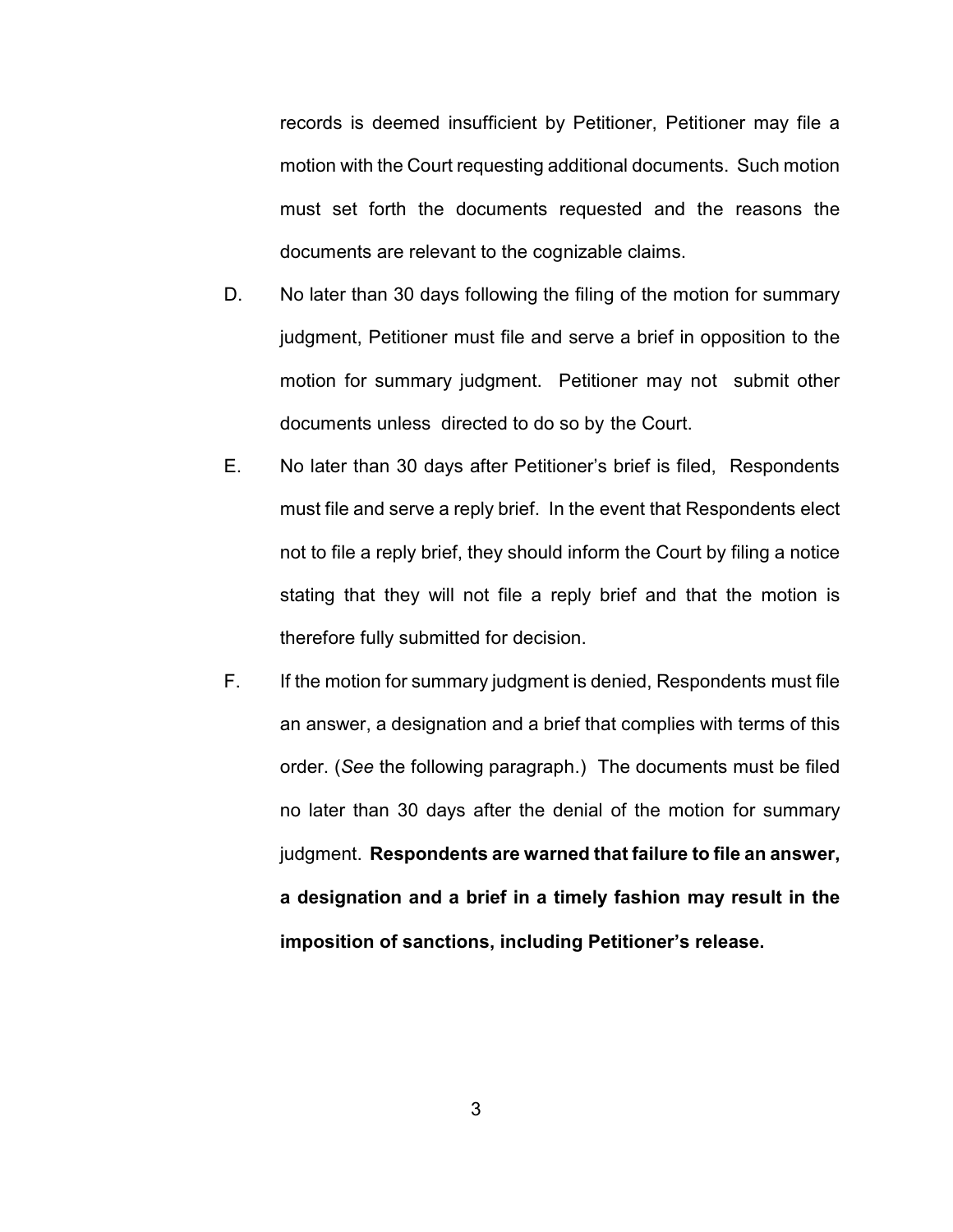4. If Respondents elect to file an answer, the following procedures must be followed by Respondents and Petitioner:

- A. By **September 22, 2015**, Respondents must file all state court records that are relevant to the cognizable claims. *See*, *e.g.*, Rule 5(c)-(d) of the *Rules Governing Section 2254 Cases in the United States District Courts*. Those records must be contained in a separate filing entitled: "Designation of State Court Records in Support of Answer."
- B. No later than 30 days after the relevant state court records are filed, Respondents must file an answer. The answer must be accompanied by a separate brief, submitted at the time the answer is filed. Both the answer and the brief must address all matters germane to the case including, but not limited to, the merits of Petitioner's allegations that have survived initial review, and whether any claim is barred by a failure to exhaust state remedies, a procedural bar, non-retroactivity, a statute of limitations, or because the petition is an unauthorized second or successive petition. *See*, *e.g.*, Rules 5(b) and 9 of the *Rules Governing Section 2254 Cases in the United States District Courts*.
- C. Copies of the answer, the designation, and Respondents' brief must be served on Petitioner at the time they are filed with the Court *except* that Respondents are only required to provide Petitioner with a copy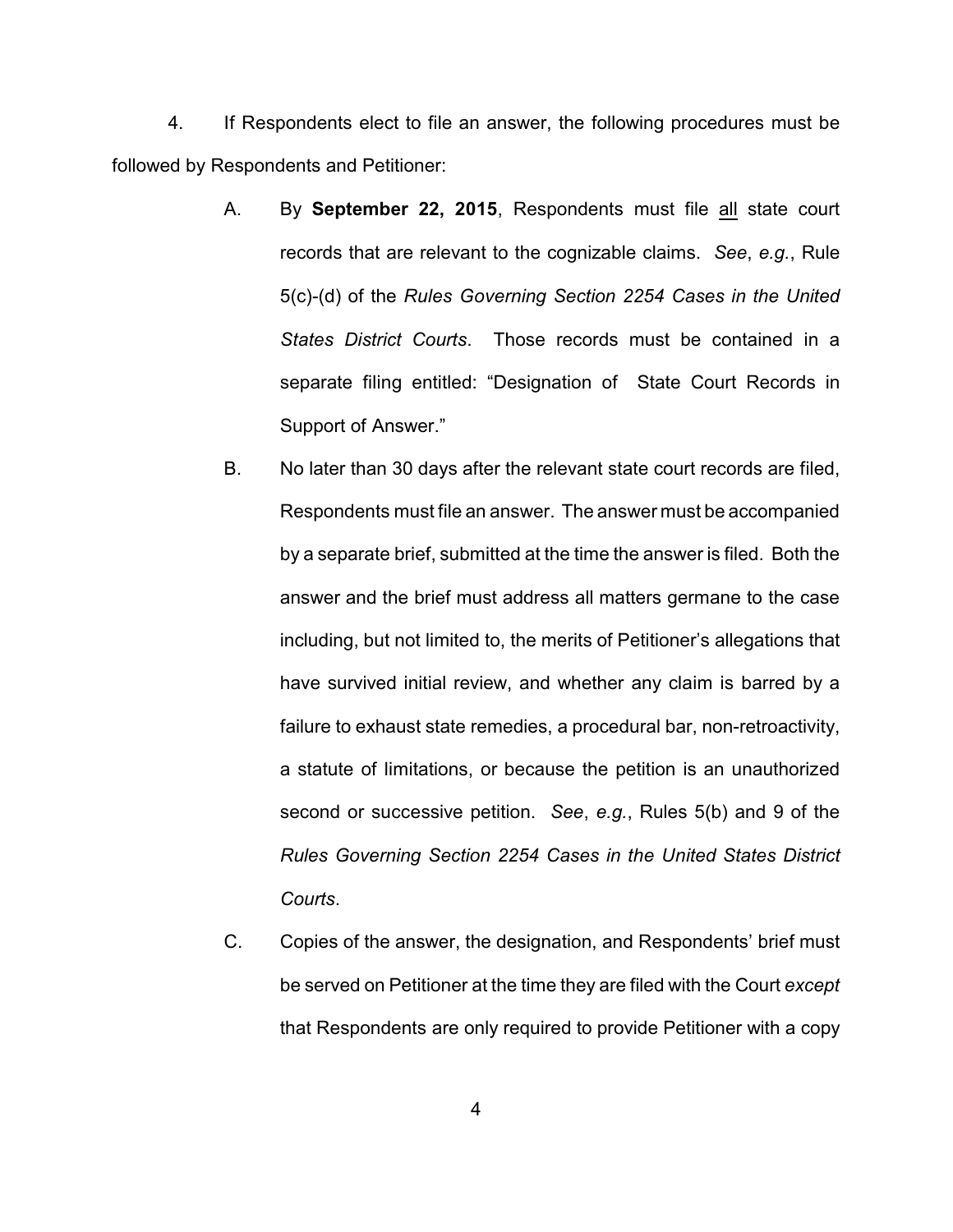of the specific pages of the designated record that are cited in Respondents' brief. In the event that the designation of state court records is deemed insufficient by Petitioner, Petitioner may file a motion with the court requesting additional documents. Such motion must set forth the documents requested and the reasons the documents are relevant to the cognizable claims.

- D. No later than 30 days after Respondents' brief is filed, Petitioner must file and serve a brief in response. Petitioner must not submit any other documents unless directed to do so by the Court.
- E. No later than 30 days after Petitioner's brief is filed, Respondents must file and serve a reply brief. In the event that Respondents elect not to file a reply brief, they should inform the Court by filing a notice stating that they will not file a reply brief and that the merits of the petition are therefore fully submitted for decision.
- F. The Clerk of the Court is directed to set a pro se case management deadline in this case using the following text: **October 20, 2015**: check for Respondents' answer and separate brief.

5. No discovery shall be undertaken without leave of the Court. *See* Rule 6 of the *Rules Governing Section 2254 Cases in the United States District Courts*.